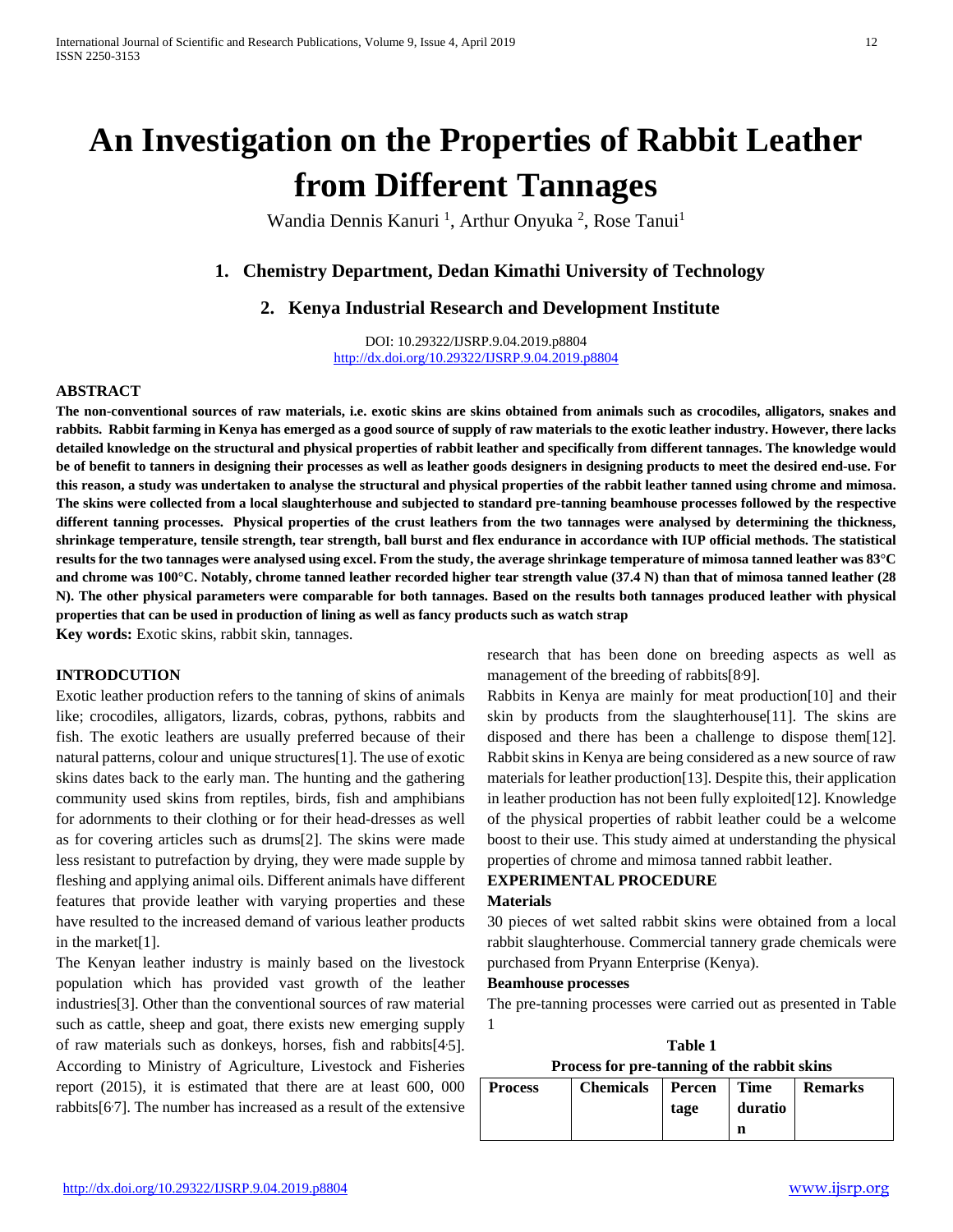| Soaking       | Water       | 300%        |                  |                       |
|---------------|-------------|-------------|------------------|-----------------------|
|               | Wetting     | 1%          | $2$ hrs.         | 3times                |
|               | agent       | 1%          |                  |                       |
|               | Soaking     |             |                  |                       |
|               | enzyme      |             |                  |                       |
| Fleshing      |             |             |                  |                       |
| Paste         | Water       | 20%         |                  | Piled                 |
| Liming and    | Lime        | $8 - 10%$   |                  | overnight.            |
| Hair<br>save  | Sodium      | $1.5 - 2\%$ |                  | Next-day              |
| Unhairing     | sulphide    |             |                  | the<br>emove          |
|               |             |             |                  | hair by knife         |
| Re-liming     | Water       | 200%        | 4 <sub>hr.</sub> | $pH \geq 12.0$        |
|               | Lime        | 5%          |                  |                       |
|               | Sodium      | 0.5%        |                  |                       |
|               | sulphide    |             |                  |                       |
| De-liming     | Water       | 150%        | 1 <sub>hr.</sub> | Clear<br>$f_{\Omega}$ |
|               | Ammoniu     | 2%          |                  | phenolphthal          |
|               | m Sulphate  |             |                  | ein                   |
|               |             |             |                  | pH 8.0-8.2            |
| <b>Bating</b> | Water       | 100%        | 1 <sub>hr.</sub> | pH 8-8.5              |
|               | <b>Bate</b> | $1\%$       |                  | Drain, wash           |
|               |             |             |                  | and drain             |
| Degreasing    | Water       | 200%        | 1 <sub>hr.</sub> | Drain, wash           |
|               | Degreasing  | 4%          |                  | and drain             |
|               | agent       |             |                  |                       |

## **Tanning**

After the pre-tanning processes the skins were separated into three groups which were subjected to different tannages as in tables 2 and 3.

**Table 2**

| <b>Chrome Tannage</b> |              |      |             |         |  |
|-----------------------|--------------|------|-------------|---------|--|
| Pickling              | Water        |      |             | Check   |  |
|                       | Salt         | 100% | $20$ min    | pH 2.8- |  |
|                       | Formic acid  | 8%   | $2*10+30$   | 3.2     |  |
|                       | Sulphuric    | 1%   | $3*10+30$ , |         |  |
|                       | acid         | 1.5% |             |         |  |
| Tanning               | <b>Basic</b> | 5%   | 2hrs        |         |  |
|                       | chromium     |      |             |         |  |
|                       | sulphate     |      |             |         |  |
| Add                   | <b>Basic</b> | 3%   | Leave       |         |  |
|                       | chromium     |      | overnight   |         |  |
|                       | sulphate     |      |             |         |  |
| <b>Basification</b>   | Sodium       | 2%   | 45          | pH 3.8- |  |
|                       | formate      |      | 1hr.        | 4.0     |  |
|                       | Sodium       | 2%   |             | Drain,  |  |
|                       | bicarbonate  |      |             | wash    |  |
|                       |              |      |             | and     |  |
|                       |              |      |             | drain   |  |

| Drain, wash and drain                                          |             |       |                  |         |
|----------------------------------------------------------------|-------------|-------|------------------|---------|
| Leave overnight for aging                                      |             |       |                  |         |
| Neutralization                                                 | Water       | 100%  |                  | pH 4.8- |
|                                                                | Sodium      | 2%    | $1hr$ .          | 5.0     |
|                                                                | bicarbonate |       |                  |         |
| Re-tanning,                                                    | Water       | 100%  |                  | pH 3.5- |
| Dyeing<br>and                                                  | Re-tanning  | 8%    | 1 <sub>hr.</sub> | 4.2     |
| Fatliquoring                                                   | Syntans     |       | 1 <sub>hr.</sub> |         |
|                                                                | Dye         | 3%    | 1 hr.            | Drain   |
|                                                                | Fatliquor   | 3%    | $30 \text{ min}$ | wash    |
|                                                                | Add         |       |                  | and     |
|                                                                | Formic acid | $1\%$ | $30 \text{ min}$ | Drain   |
| pile it, hooking to drying, stacking, mollisa, buffing and dry |             |       |                  |         |
| drumming if necessary                                          |             |       |                  |         |

| Table 3                                     |                       |         |                  |       |  |
|---------------------------------------------|-----------------------|---------|------------------|-------|--|
| Mimosa tannage                              |                       |         |                  |       |  |
| Tanning                                     | Water                 | 100%    |                  |       |  |
| Vegetable                                   | Mimosa                | 5%      | 5 hrs.           |       |  |
| Tanning                                     |                       |         |                  |       |  |
| Add                                         | Mimosa                | 5%      | 5hrs / leave     | pH4.6 |  |
|                                             |                       |         | overnight        |       |  |
|                                             | Formic acid           | $1\%$   | 1hr.             | pH    |  |
|                                             |                       |         |                  | 3.5   |  |
|                                             | Drain, wash and drain |         |                  |       |  |
| Leave overnight for aging                   |                       |         |                  |       |  |
| Re-tanning                                  | Water                 | 100%    |                  |       |  |
| Dyeing and                                  | Re-tanning            | 8%      | 1 hr.            | pH    |  |
| Fatliquoring                                | Syntans               | 3%      | 1 hr.            | 3.5   |  |
|                                             | Dye red               | 3%      | 1 <sub>hr.</sub> |       |  |
|                                             | Fatliquor             | $0.5\%$ | 30 min           |       |  |
|                                             | Formic acid           | 0.5%    | 30 min           |       |  |
|                                             | Formic acid           |         |                  | Drain |  |
|                                             |                       |         |                  | wash  |  |
|                                             |                       |         |                  | Drain |  |
| pile it, hooking to drying and dry drumming |                       |         |                  |       |  |

# **PHYSICAL TESTING**

## **Sampling and sample preparation**

The leathers were sampled in accordance with the official method IUP 2, (2001). The samples were cut in triplicate both in parallel and perpendicular direction for the belly and butt region. The samples were then conditioned at a standard atmosphere of temperature 25±2°C and relative humidity of 65%±2% for at least 48 hours and this was done in accordance with IUP 3, (2001).

## **Analysis of physical properties**

The physical properties of the leather analysed were: Shrinkage temperature; IUP 16, (2001), Thickness; IUP 4, (2001), Tensile strength; IUP 6, (2001), Tear strength; IUP 8, (2001), Distension and strength of the grain measurement; IUP 9, (2001), Flex resistance measurement IUP 20, (2001).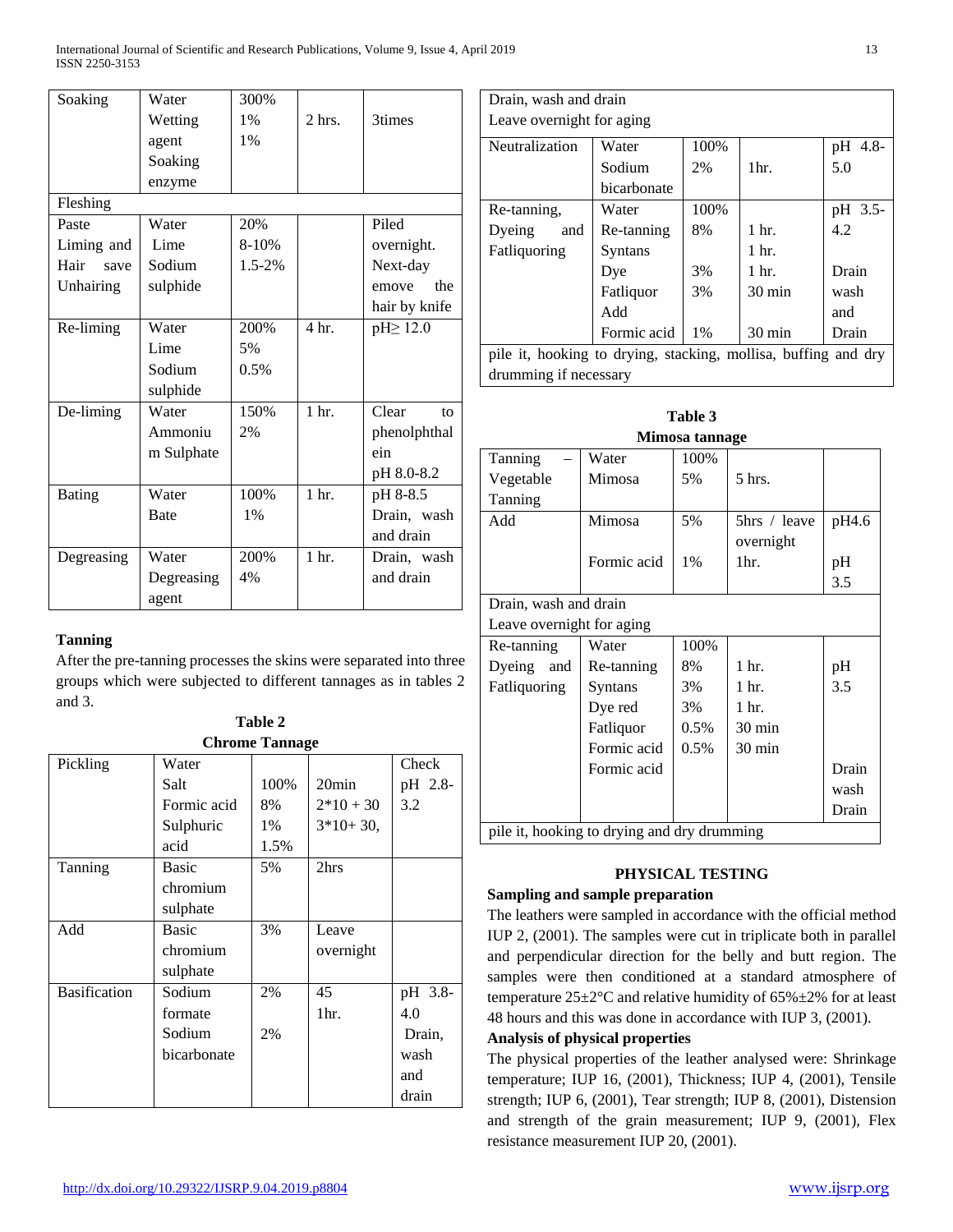## **RESULTS AND DISCUSSION**

## *1. Shrinkage temperature*

Fig. 1 shows the hydrothermal stability of the rabbit leather from different tannages for both the belly and backbone region. Shrinkage temperature is parameter used to determine the resistance of the leather to wet heat [14]. It gives the characteristic thermal stability of leather and this is usually indicated by the point at which the leather shrinks over the heating media [15].The higher the shrinkage temperature the higher the number the number of crosslinks that have been formed between the tanning agent and the pelt [16]. .



## *Figure 1: Shrinkage Temperature results*

From the results, chrome tanned leather had the highest shrinkage temperature of 100°C both at the belly and the butt region. Mimosa tanned leather had a shrinkage temperature of 83°C and this agreed with other studies[16]. There was no observable difference in shrinkage temperatures in either parallel or perpendicular direction. From literature, we note that chrome tanning imparts more stabilization as it forms strong crosslinks with the collagen fibres than any other tannage[17]. High stabilization of the collagen can be associated by the ability of chromium being able to form complexes with the collagen[18].

#### *2. Thickness of the different leathers*

Fig. 2 shows the thickness of the rabbit leather from different tannages for both the belly and butt region.



## **Key** ↑ Samples obtained in the parallel direction  $\rightarrow$  Samples obtained in the perpendicular direction *Figure 2: Thickness test results*

From the results, the belly region of mimosa tanned leather had the highest thickness compared to chrome tanned leather. At the butt region mimosa tanned leather also had the highest thickness compared to mimosa tanned leather. There existed variation in thickness at the butt region in relation to direction. The variation could be as a result fibre orientation as well as structure[19]. The variation could also be as a result of the aggregation of the of the collagen fibes in the leather which affects the degree of orientation.[20]

In relation to region, the butt region had the highest thickness compared to the samples from the belly region for the two tannages. The thickness from the butt region was almost twice the thickness from the belly region. This could be as a result of dense packing of the fibre structure at backbone region compared to the belly region[21]. The variation could also be as a result of degree of fullness where vegetable tanned leathers are known to have the highest degree of fullness compared to the other tannages [17]. Vegetable tannins are known to contain tannins and nontannins[15] where the tannins are used to crosslink the fibre structure of the leather where the non-tannins are known to provide some degree of fullness. The chrome tanned leather could have a greater thickness because of using syntans which are known to increase the degree of fullness of chrome tanned leather[22]. The values for this study agreed with the values found by Taha et al., (2017) where he found New Zeeland breed to have a thickness 1.12mm[23].

#### *3. Tensile strength and %Elongation*

Tensile strength of the leather is the maximum force that is required to fracture the leather [24]. Elongation is known to be degree at which the leather is stretched before failure[25]. Fig. 3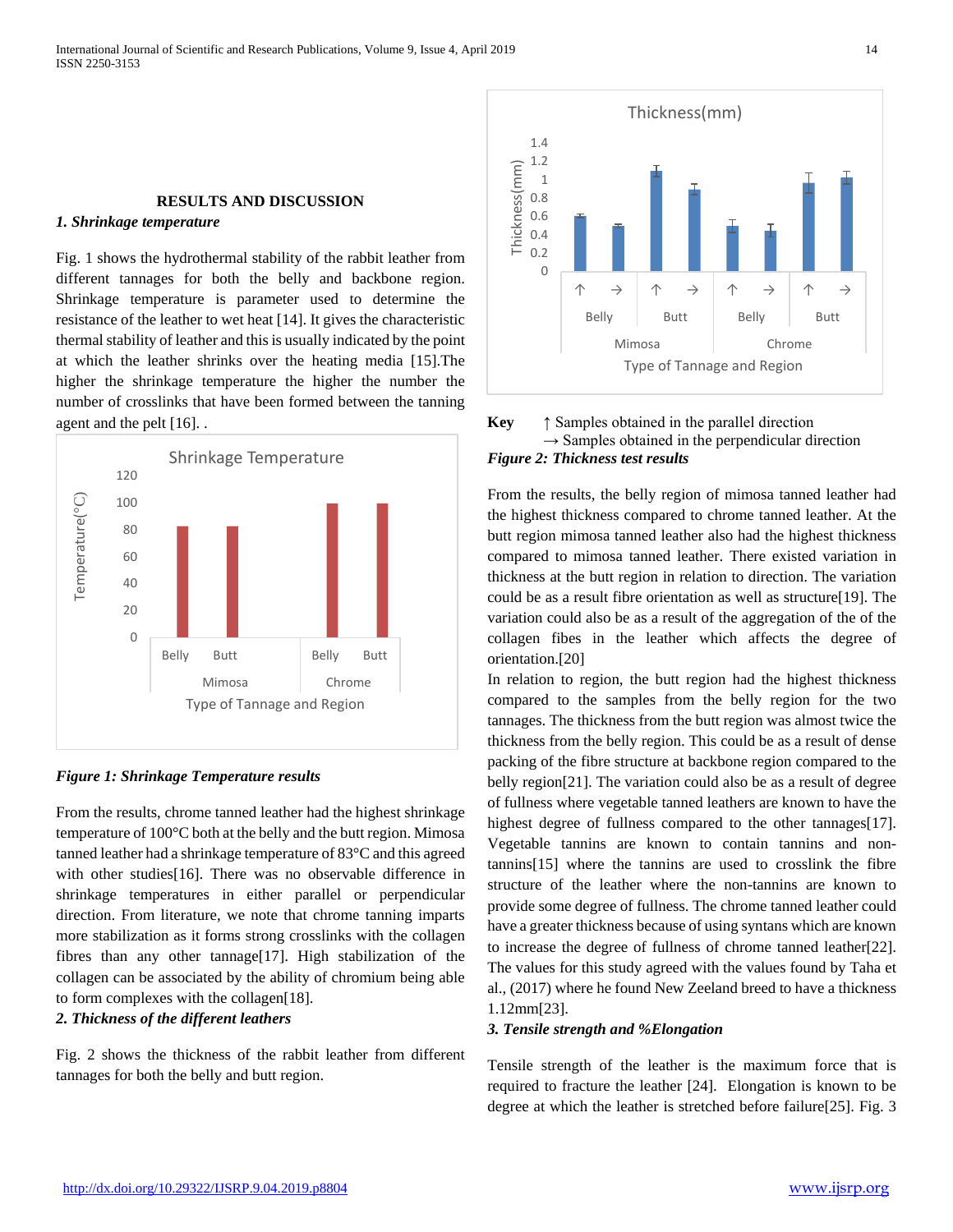shows the tensile strength and percentage elongation for the leather from the different tannages



**Key** ↑ Samples obtained in the parallel direction  $\rightarrow$  Samples obtained in the perpendicular direction

## *Figure 3: Tensile strength and % elongation*

From the results, butt region had the highest tensile strength for both tannages compared to the belly region. However, the strength differed with respect to the direction. This variation could be as a result of leather having difference in fibre weave[23]. The angle of weave usually distresses the degree of stretch[19].

Tensile strength is equal to the number of fibres oriented in that direction and thus it is usually higher in the in the parallel direction as the force is usually applied to a more oriented network of fibres[26]. Parallel orientation of fibers causes minimal friction damage of the fibres and this usually results to an increase in the tensile strength[27]. On the other hand, perpendicular orientation of fibers cause more frictional damage to the fibres and this usually results to a decrease in the tensile strength of the leather[28].

The results for tensile strength were 15.93N/mm2 and 17.09N/mm2 for mimosa and chrome tanned leather respectively. This values were higher than is reported in literature[23]. This could be attributed to variations in thickness and processing recipe. *4. Tear strength*

Tear strength is the measure of the material to resist tearing force[29]. For tear strength, when the samples are obtained in the direction parallel to the backbone, the tearing is usually done in the perpendicular direction[26]. Fig 4. Shows the tear strength of the rabbit leather for chrome and mimosa tannage



**Key** ↑ Samples obtained in the parallel direction  $\rightarrow$  Samples obtained in a perpendicular direction

## *Figure 4: Tear strength results*

Tear strength for mimosa tanned leather was lower when sampled from the belly region and in perpendicular direction. Conversely, the butt region of the mimosa tanned leather tear strength was almost similar in both directions.

The tear strength of the chrome tanned leather at the belly region was lower compared to the butt region. These differences were also observed with respect to direction. Samples obtained perpendicularly to the butt showed high tear strength compared to the parallel direction. However, the tear strength at the butt in both directions were almost the same.

The average tear strength for the two different tannages showed that chrome tanned leather  $(37.4 \text{ N/mm}^2)$  was significantly higher than that of mimosa tanned leather (28 N/mm2 ). The variation in tear strength for the different direction are as a result of angle of weave of the leather fibres in the fibre bundles[19]. The higher tear strength for the samples obtained perpendicularly can be associated with the orientation when performing tensile strength where their samples are usually in the parallel direction and vice versa[26].

## *5. Ball burst*

Ball burst is a test used to determine the resistance of the leather to crack when force is applied[30]. Fig. 5 shows the results for grain crack and grain burst for chrome and mimosa tanned leather for both the belly and butt region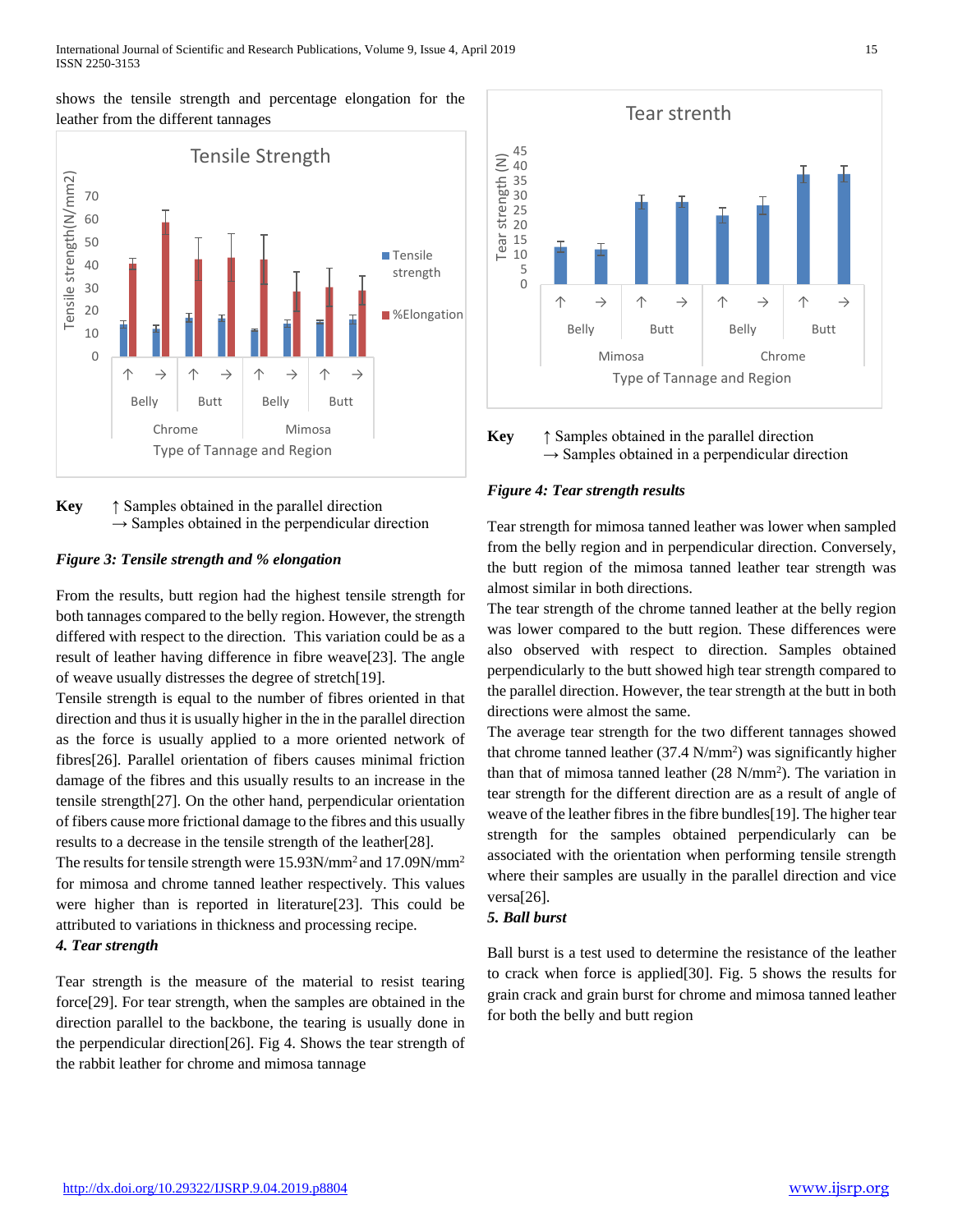![](_page_4_Figure_1.jpeg)

## *Figure 5: Ball burst results*

From the results, the extension of the leather at the belly region for the two tannages is low compared to its extension at the butt region. This can be attributed to the tight packing of fibre structure at the butt region. Mimosa tanned leather showed higher value for the grain crack and grain burst at the belly region compared to chrome tanned leathers. This could be attributed to fullness[31], a property imparted by mimosa tanned leather compared to chrome tanned leather.

## *6. Flex Test*

Flex test is a test carried to determine the number of cycles that leather can withstand without having any deformation. The test determines the resistance of the materials to form creases and the resistance of the leather to crack[16]. The test is usually carried out for leathers prone to flexes when in use. In this case all the leather from the three tannages were able to withstand 100, 000 flexes without any deformation.

Flexibility of the leather shows that the material is able to stretch when force is applied. The factors that affect the flex of the leather are the type of tannage and re-tannage. In flex test the defects which are usually considered are; the greying, cracking, shading and detaching of the finish from the leather[15].

## **CONCLUSION**

The results of the study showed that overall chrome tanned rabbit leather offered good physical properties compared to mimosa tanned leather. Despite this, the rabbit leather can be produced by either tannage with good physical properties. The butt region for all leathers provided the best physical properties compared to the belly. This is an indication of the anisotropic property of rabbit skins. It would be good that future studies focus on the combination tannages as well as structural properties of rabbit leather.

## **ACKNOWLEDGEMENT**

The authors would like to pay honor to African Development Bank (AfDB), Dedan Kimathi University of Technology (DeKUT), Kenya Industrial Research and Development Institute (KIRDI), and Rabbit Breeders Association of Kenya (RABBAK) for their contribution towards this research **REFERENCES**

## [1] J. P. Alla, R. Giriprasath, N. N. Fathima, and U. T. Sivagnanam, "Fish Skin and Exotic Leathers," *Journal-Am. Leather Chem. Assoc.*, no. June, 2017.

- [2] C. C. Mahony, "Evaluation of Consolidants for the Treatment of Red Rot on Vegetable Tanned Leather: The Search for a Natural Material alternative," 2014.
- [3] P. Mokhothu-ogolla and K. Wanjau, "Factors affecting value addition in the leather industry in Kenya," *Eur. J. Bus. Innov. Res.*, vol. 1, no. 3, 2013.
- [4] I. Leach and R. T. Wilson, *Higher value addition through hides and skins*. 2009.
- [5] D. K. Borter and R. N. Mwanza, "Rabbit production in Kenya, current status and way forward," in *Proceedings of Annual Scientific Symposium of the Animal Production Society of Kenya. Driving Livestock Entrepreneurship towards attainment of Food sufficiency and Kenya Vision 2030*, 2011, pp. 13–19.
- [6] Ministry of Agriculture Livestock and Fisheries, *Strategic Plan;* 2015.
- [7] Ministry of Agriculture Livestock and Fisheries, "Kenya Veterinary Policy," no. April. pp. 1–66, 2015.
- [8] S. K. Kunnath, "Rabbit Husbandry-A Global Scenario," vol. 4, no. 8, pp. 710–718, 2017.
- [9] J. K. Serem *et al.*, "Characterization of Rabbit Production Systems in Kenya," *J. Agric. Sci. Appl.*, vol. 02, no. 03, pp. 155–159, 2013.
- [10] D. A. Zotte, "Rabbit farming for meat purposes," *Anim. Front.*, vol. 4, no. 4, pp. 62–67, 2014.
- [11] C. Mutsami, "An economic assessment of structure, conduct, and performance of rabbit market in Nakuru , Kiambu and Nyeri counties , Kenya," no. November, 2018.
- [12] Kenya Leather Industry Development Programme(KLIDP), *The Leather Sector in Kenya Skill Gap Assessment*. 2017.
- [13] J. K. Serem *et al.*, "Characterization of Rabbit Production Systems in Kenya," *J. Agric. Sci. Appl.*, vol. 2, no. 3, pp. 155–159, 2013.
- [14] G. Krishnamoorthy, S. Sadulla, P. K. Sehgal, and A. B. Mandal, "Green chemistry approaches to leather tanning process for making chrome-free leather by unnatural